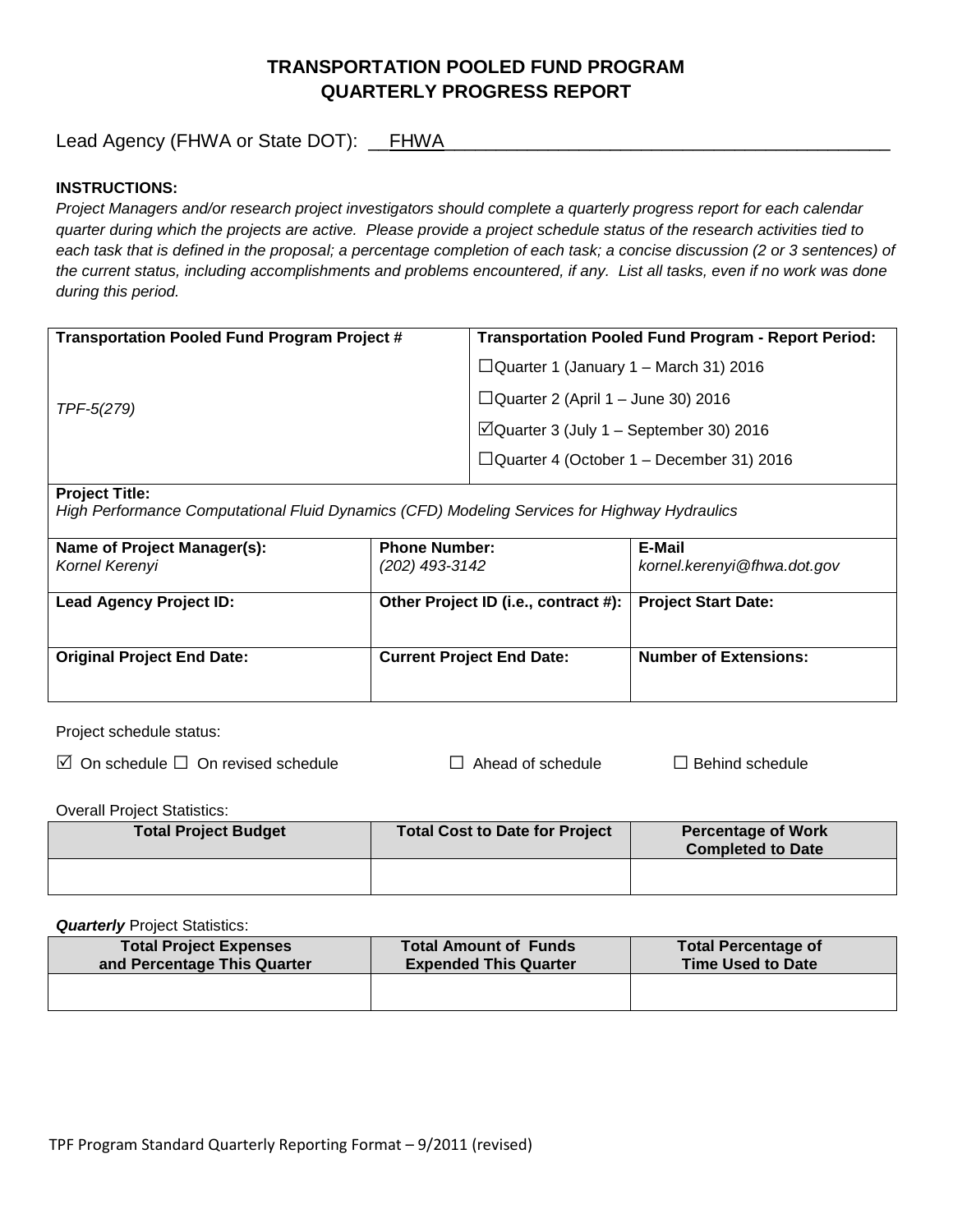## **Project Description**:

The Federal Highway Administration established an Inter-Agency Agreement (IAA) with the Department of Energy's (DOE) Argonne National Laboratory (ANL) Transportation Analysis Research Computing Center (TRACC) to get access and support for High Performance Computational Fluid Dynamics (CFD) modeling for highway hydraulics research conducted at the Turner-Fairbank Highway Research Center (TFHRC) Hydraulics Laboratory. TRACC was established in October 2006 to serve as a high-performance computing center for use by U.S. Department of Transportation (USDOT) research teams, including those from Argonne and their university partners. The objective of this cooperative project is to:

- Provide research and analysis for a variety of highway hydraulics projects managed or coordinated by State DOTs
- Provide and maintain a high performance Computational Fluid Dynamics (CFD) computing environment for application to highway hydraulics infrastructure and related projects
- Support and seek to broaden the use of CFD among State Department of Transportation employees.

The work includes:

- Computational Mechanics Research on a Variety of Projects: The TRACC scientific staff in the computational mechanics focus area will perform research, analysis, and parametric computations as required for projects managed or coordinated by State DOTs.
- Computational Mechanics Research Support: The TRACC support team consisting of highly qualified engineers in the CFD focus areas will provide guidance to users of CFD software on an as needed or periodic basis determined by the State DOTs.
- Computing Support: The TRACC team will use the TRACC clusters for work done on projects; The TRACC system administrator will maintain the clusters and work closely with the Argonne system administrator's community; The TRACC system administrator will also install the latest versions of the STAR-CCM+ CFD software and other software that may be required for accomplishing projects.

### **Progress this Quarter (includes meetings, work plan status, contract status, significant progress, etc.):**

- Hydraulic Performance of Shallow Foundations for Support of Bridge Abutments
	- $\circ$  The database from flume experiments focused on the performance of riprap layouts based on field installations and FHWA HEC-23 design guidelines against clear-water abutment scour combined with Computational Fluid Dynamics (CFD) is used to investigate how flow fields at single span bridge openings, dominated by flow contraction, adjust in response to variations of bed roughness and crosssection geometry due to riprap installations. These adjustments increase bed shear stress magnitudes on the unprotected erodible channel bed leading to underestimated contraction scour depths therefore creating instability, and ultimately causing edge failure of the riprap. The CFD modeling is used to investigate the hydraulic performance of bridge openings with different opening widths and slope lengths. The objective is to explore the criteria for determining when bridge openings might be prone to edge failure of the scour protecting riprap.



Bed shear stress for the model with flow depth to opening ratio  $= 8$ , slope length  $= 1.43$ ft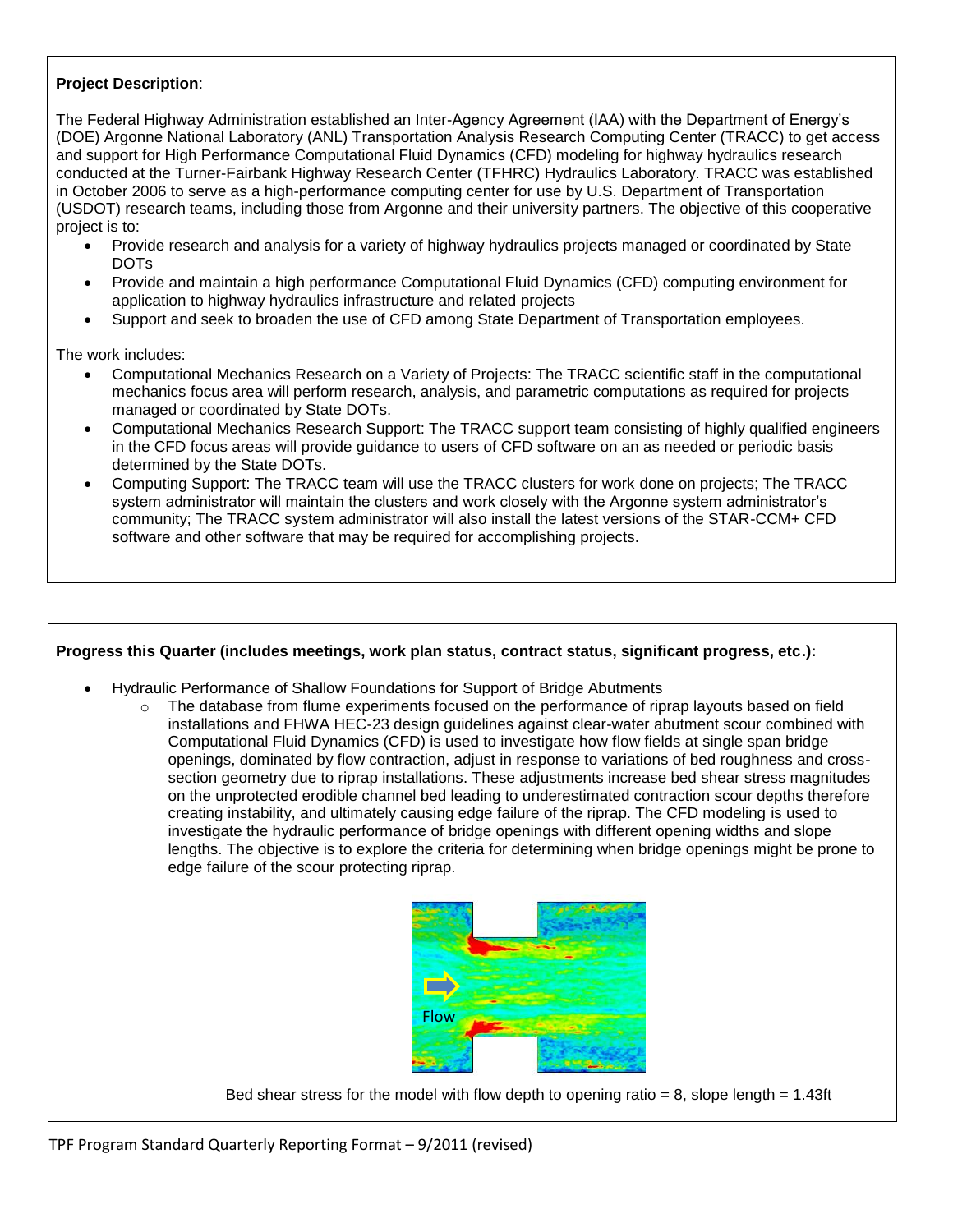

Bed shear stress for the model with flow depth to opening ratio =  $8$ , slope length =  $2.53$ ft



Bed shear stress for the model with flow depth to opening ratio = 8, slope length =  $3.97$ ft



Bed shear stress for the model with flow depth to opening ratio =  $16$ , slope length = 1.43ft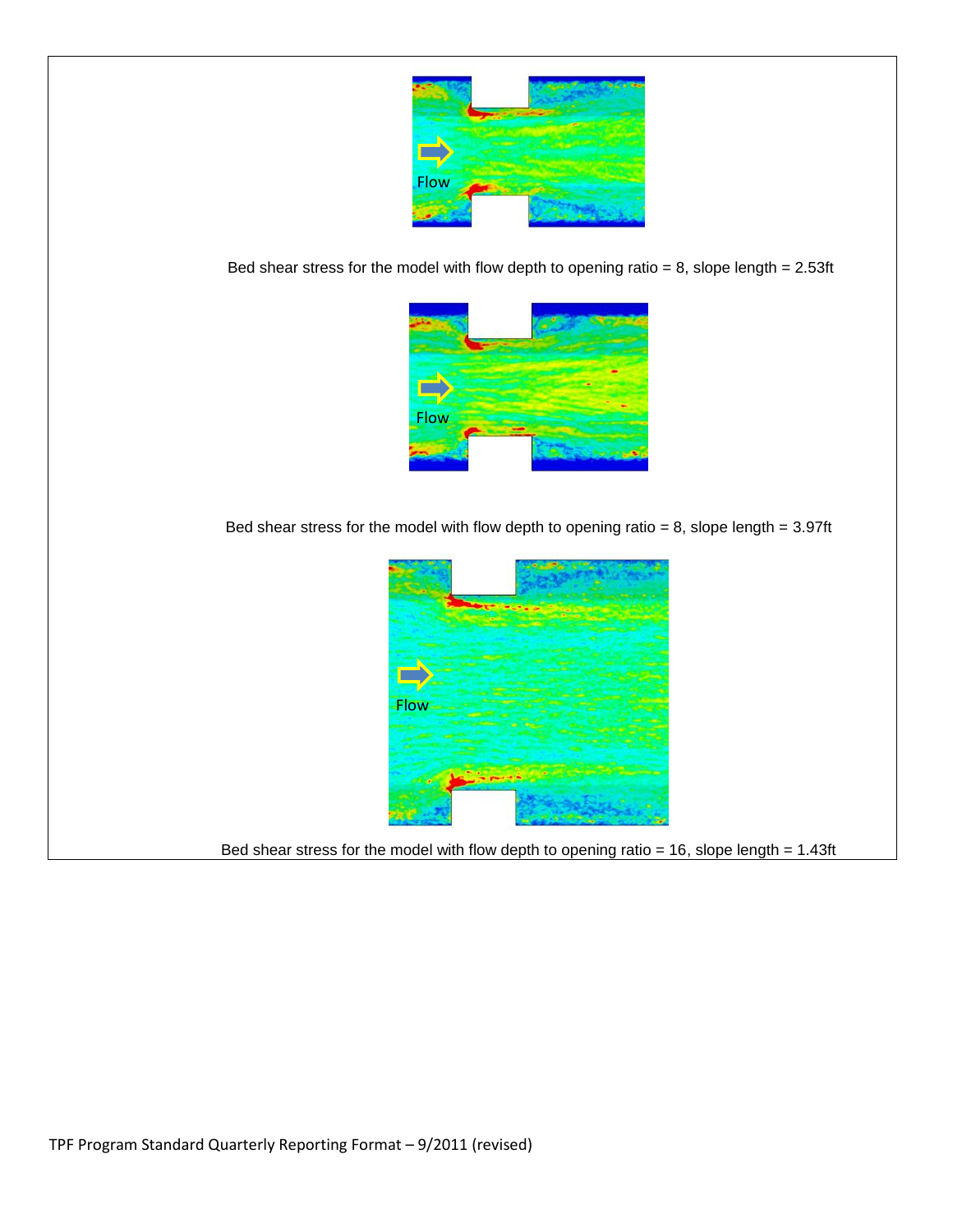

Bed shear stress for the model with flow depth to opening ratio = 16, slope length = 2.53ft



Bed shear stress for the model with flow depth to opening ratio  $= 16$ , slope length  $= 3.97$ ft



- Erosion Force Decay Function for Abutment Scour
	- o The new scour vision proposed to use the concepts of hydraulic loading and soil erosion resistance to compute the scour depth. Many previous research results have verified that hydraulic loading decreases with the increase of scour depth regardless the type of scour, which is defined as the erosion force decay function. One of the essential steps in the new scour vision is to develop a scour decay function. Therefore, a few cases of contracted channel with different soil resistance were simulated by CFD models to provide a basis for development of abutment decay function.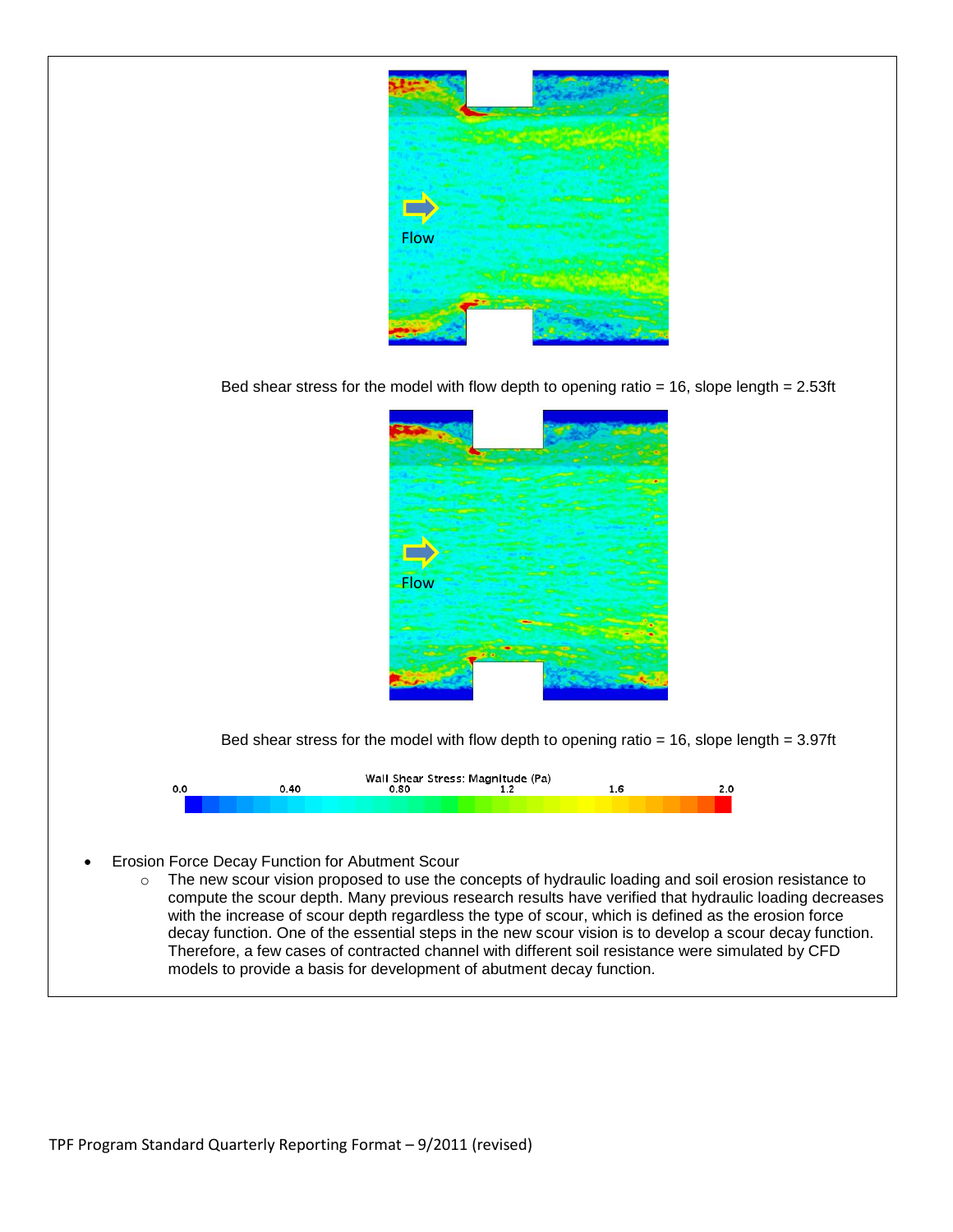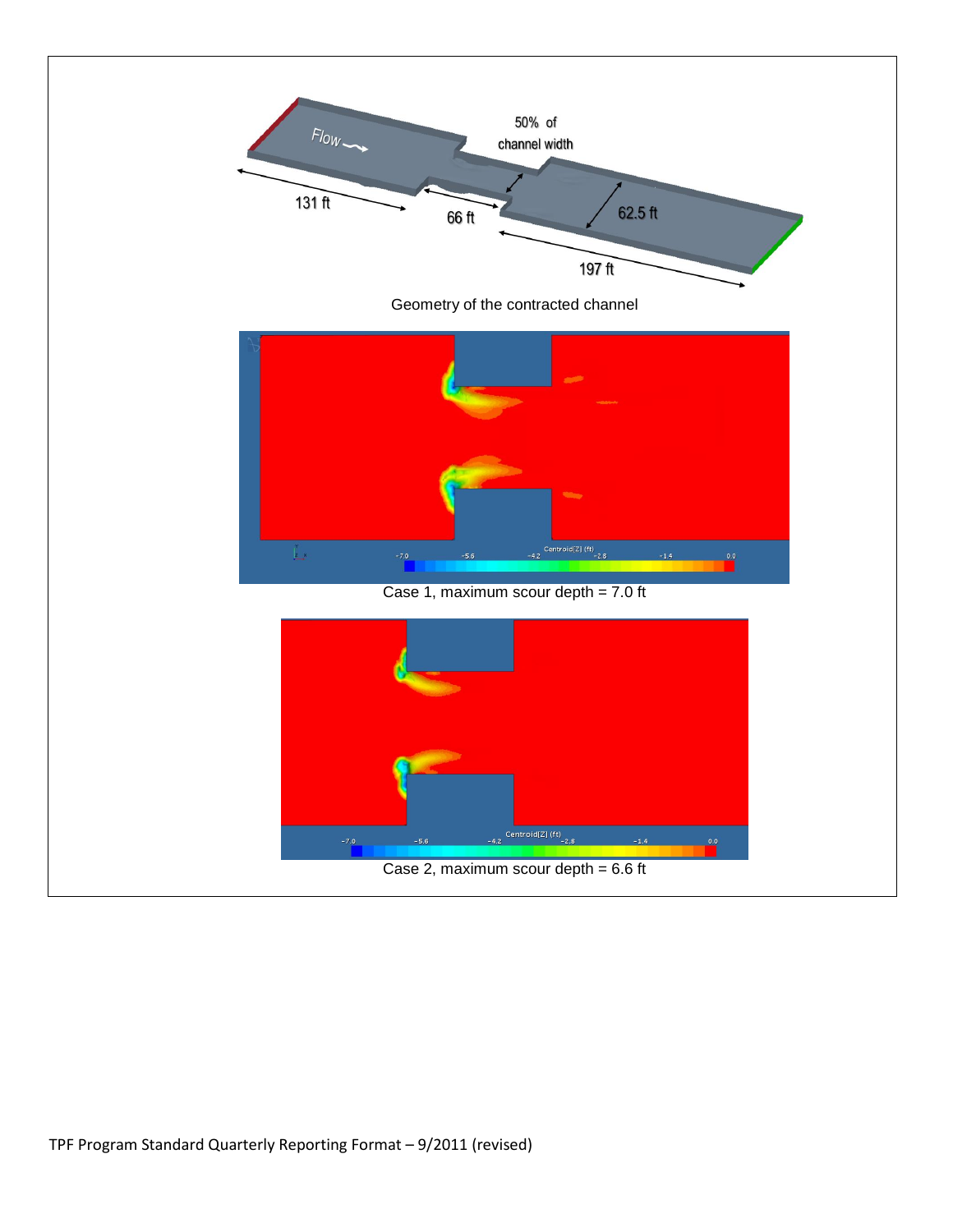

 More cases with different contraction ratios will be studied to develop the abutment scour decay function by using CFD simulations.

# **Significant Results:**

- The criteria for determining when bridge openings might be prone to riprap edge failure were studied.
- Five cases of contracted channels were simulated by CFD models to develop the erosion force decay function

TPF Program Standard Quarterly Reporting Format – 9/2011 (revised)